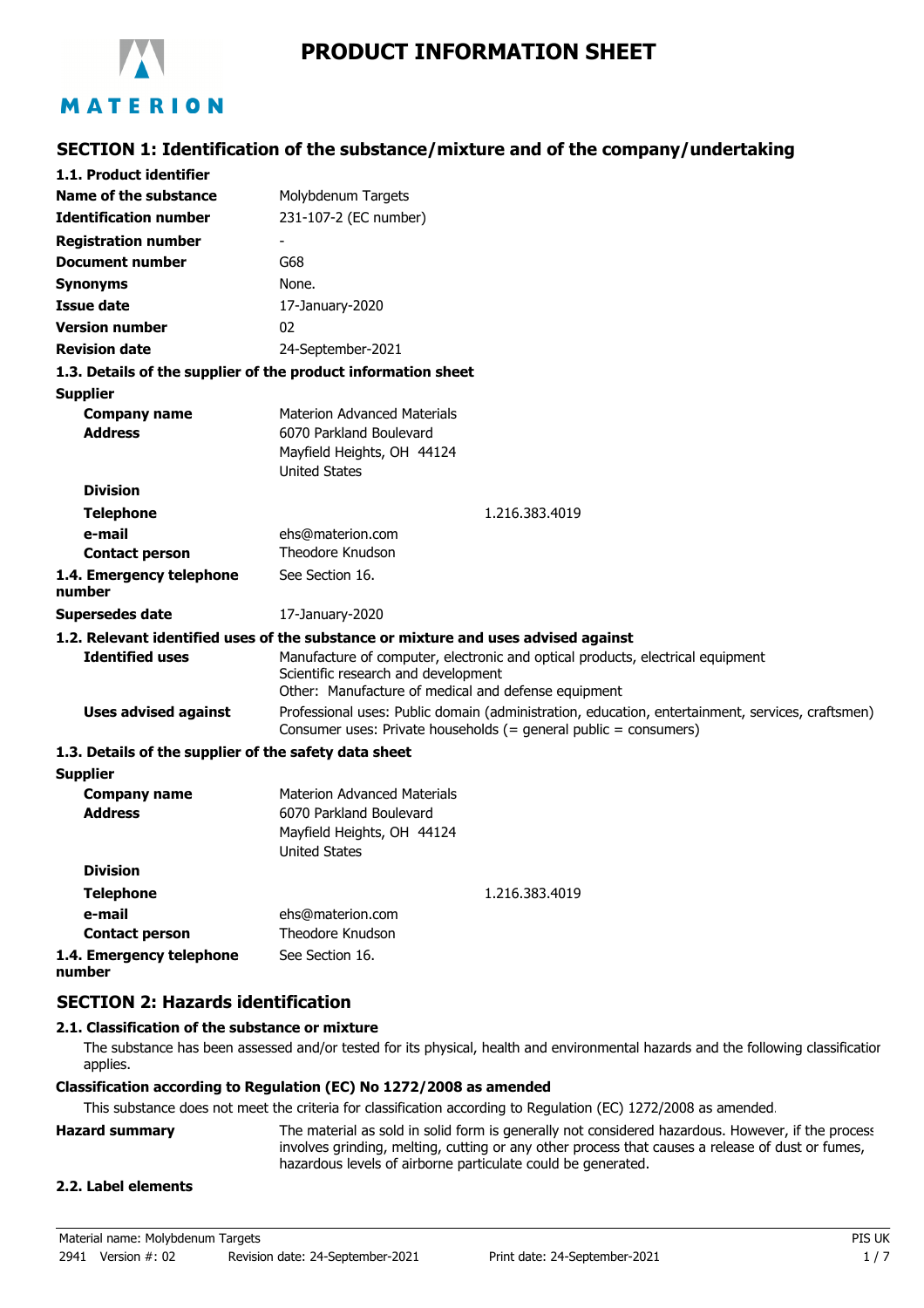|                                   | Label according to Regulation (EC) No. 1272/2008 as amended                                                                                                                                                                                                                                                                                       |
|-----------------------------------|---------------------------------------------------------------------------------------------------------------------------------------------------------------------------------------------------------------------------------------------------------------------------------------------------------------------------------------------------|
| <b>Hazard pictograms</b>          | None.                                                                                                                                                                                                                                                                                                                                             |
| <b>Signal word</b>                | None.                                                                                                                                                                                                                                                                                                                                             |
| <b>Hazard statements</b>          | The products are classified as articles and, as such, do not present a physical or health hazard ir<br>the present form. If the products are processed or handled in ways that generate particles (dust,<br>fume, particles and/or powder), a potential health hazard could exist and risk management<br>measures must be taken to minimize risk. |
| <b>Precautionary statements</b>   |                                                                                                                                                                                                                                                                                                                                                   |
| <b>Prevention</b>                 | Observe good industrial hygiene practices.                                                                                                                                                                                                                                                                                                        |
| <b>Response</b>                   | Wash hands after handling.                                                                                                                                                                                                                                                                                                                        |
| <b>Storage</b>                    | Store away from incompatible materials.                                                                                                                                                                                                                                                                                                           |
| <b>Disposal</b>                   | Dispose of waste and residues in accordance with local authority requirements.                                                                                                                                                                                                                                                                    |
| Supplemental label<br>information | For further information, please contact the Product Stewardship Department at $+1.216.383.4019$ .                                                                                                                                                                                                                                                 |
| 2.3. Other hazards                | Not a PBT or vPvB substance or mixture.                                                                                                                                                                                                                                                                                                           |
|                                   | $C$ E $C$ TIAN 3. $C$ emperition linformation on incrediants                                                                                                                                                                                                                                                                                      |

## **SECTION 3: Composition/information on ingredients**

**3.1. Substances**

**General information**

| <b>Chemical name</b> | $\frac{0}{0}$            | No.       | CAS-No. / EC REACH Registration No. Index No. |   | <b>Notes</b> |
|----------------------|--------------------------|-----------|-----------------------------------------------|---|--------------|
| Molybdenum           | 99.9                     | 7439-98-7 | -                                             | - |              |
|                      |                          | 231-107-2 |                                               |   |              |
|                      | <b>Classification: -</b> |           |                                               |   |              |

## **SECTION 4: First aid measures**

**General information**

Ensure that medical personnel are aware of the material(s) involved, and take precautions to protect themselves.

## **4.1. Description of first aid measures**

| <b>Inhalation</b>                                                                        | Move to fresh air. Call a physician if symptoms develop or persist.                      |
|------------------------------------------------------------------------------------------|------------------------------------------------------------------------------------------|
| <b>Skin contact</b>                                                                      | Wash off with soap and water. Get medical attention if irritation develops and persists. |
| Eye contact                                                                              | Get medical attention if irritation develops and persists.                               |
| <b>Ingestion</b>                                                                         | Rinse mouth. Get medical attention if symptoms occur.                                    |
| 4.2. Most important<br>symptoms and effects, both<br>acute and delayed                   | None known.                                                                              |
| 4.3. Indication of any<br>immediate medical attention<br>and special treatment<br>needed | Treat symptomatically.                                                                   |
|                                                                                          |                                                                                          |

## **SECTION 5: Firefighting measures**

| <b>General fire hazards</b>                                                                | No unusual fire or explosion hazards noted.                                                |
|--------------------------------------------------------------------------------------------|--------------------------------------------------------------------------------------------|
| 5.1. Extinguishing media<br>Suitable extinguishing<br>media                                | Water fog. Foam. Dry chemical powder. Carbon dioxide (CO2).                                |
| Unsuitable extinguishing<br>media                                                          | None known.                                                                                |
| 5.2. Special hazards arising<br>from the substance or<br>mixture                           | This product is not flammable.                                                             |
| 5.3. Advice for firefighters<br><b>Special protective</b><br>equipment for<br>firefighters | Use protective equipment appropriate for surrounding materials.                            |
| <b>Special firefighting</b><br>procedures                                                  | Use water spray to cool unopened containers.                                               |
| <b>Specific methods</b>                                                                    | Use standard firefighting procedures and consider the hazards of other involved materials. |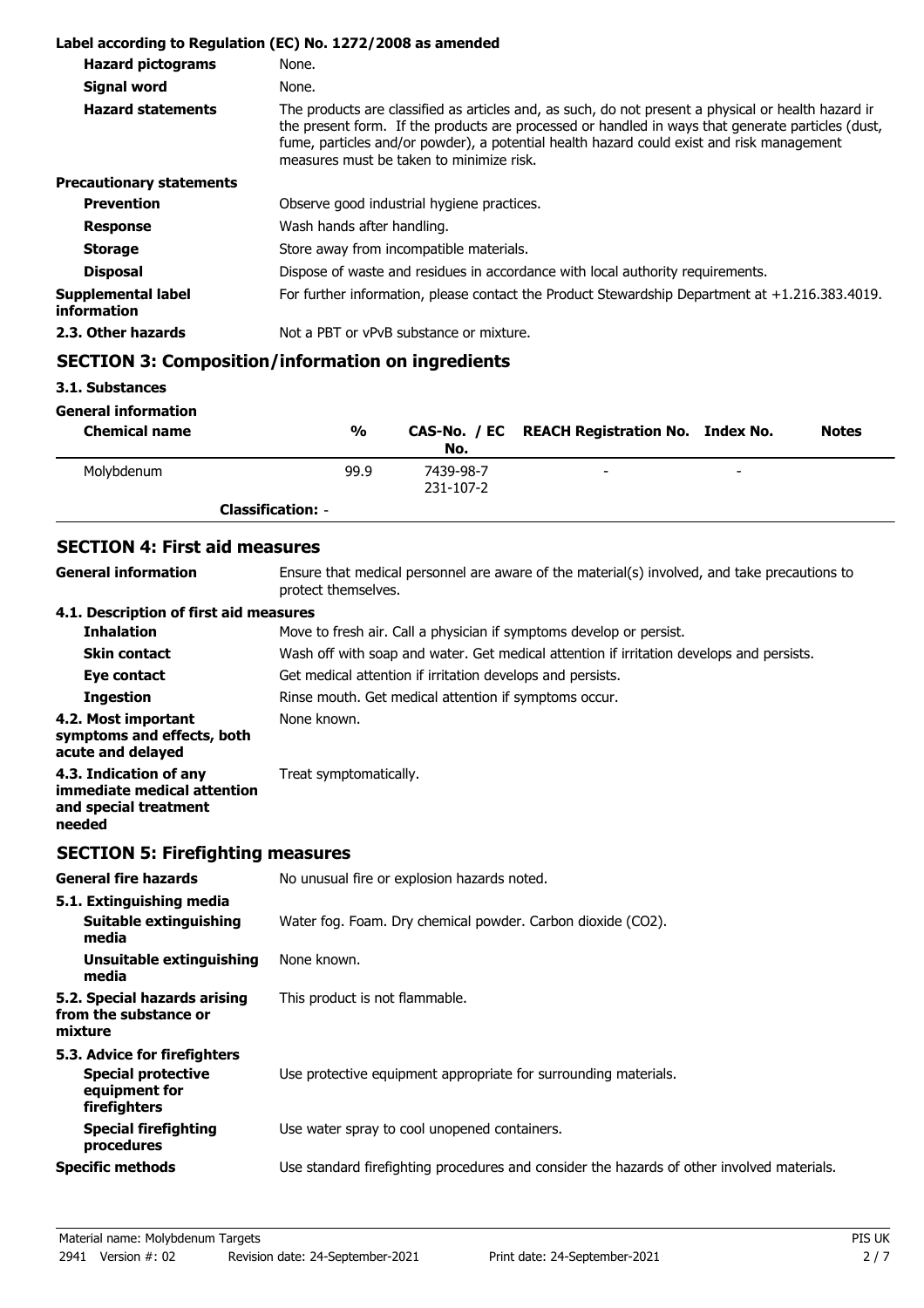## **SECTION 6: Accidental release measures**

|                                                              | 6.1. Personal precautions, protective equipment and emergency procedures                                                                       |
|--------------------------------------------------------------|------------------------------------------------------------------------------------------------------------------------------------------------|
| For non-emergency<br>personnel                               | Keep unnecessary personnel away. For personal protection, see section 8 of the PIS.                                                            |
| For emergency<br>responders                                  | Keep unnecessary personnel away. Use personal protection recommended in Section 8 of the PIS.                                                  |
| 6.2. Environmental<br>precautions                            | Prevent further leakage or spillage if safe to do so.                                                                                          |
| 6.3. Methods and material for<br>containment and cleaning up | Stop the flow of material, if this is without risk.                                                                                            |
|                                                              | Large Spills: Wet down with water and dike for later disposal.                                                                                 |
|                                                              | Small Spills: Sweep up or vacuum up spillage and collect in suitable container for disposal. For<br>waste disposal, see section 13 of the PIS. |
| 6.4. Reference to other<br>sections                          | Not available.                                                                                                                                 |
| <b>SECTION 7: Handling and storage</b>                       |                                                                                                                                                |

| 7.1. Precautions for safe<br>handling                                          | Observe good industrial hygiene practices.                          |
|--------------------------------------------------------------------------------|---------------------------------------------------------------------|
| 7.2. Conditions for safe<br>storage, including any<br><i>incompatibilities</i> | Store away from incompatible materials (see Section 10 of the PIS). |
| 7.3. Specific end use(s)                                                       | Not available.                                                      |

## **SECTION 8: Exposure controls/personal protection**

#### **8.1. Control parameters**

# **Occupational exposure limits**

| UK. EH40 Workplace Exposure Limits (WELs)<br><b>Material</b> | <b>Type</b>                                                                                                                                                                       | <b>Value</b>                                                                                                                                                                                                                                                                                                                                                                                           |  |  |
|--------------------------------------------------------------|-----------------------------------------------------------------------------------------------------------------------------------------------------------------------------------|--------------------------------------------------------------------------------------------------------------------------------------------------------------------------------------------------------------------------------------------------------------------------------------------------------------------------------------------------------------------------------------------------------|--|--|
| Molybdenum Targets                                           | <b>STEL</b>                                                                                                                                                                       | 20 mg/m3                                                                                                                                                                                                                                                                                                                                                                                               |  |  |
|                                                              | <b>TWA</b>                                                                                                                                                                        | $10 \text{ mg/m}$                                                                                                                                                                                                                                                                                                                                                                                      |  |  |
| <b>Components</b>                                            | <b>Type</b>                                                                                                                                                                       | <b>Value</b>                                                                                                                                                                                                                                                                                                                                                                                           |  |  |
| Molybdenum (CAS<br>7439-98-7)                                | <b>STEL</b>                                                                                                                                                                       | $20$ mg/m $3$                                                                                                                                                                                                                                                                                                                                                                                          |  |  |
|                                                              | <b>TWA</b>                                                                                                                                                                        | $10$ mg/m $3$                                                                                                                                                                                                                                                                                                                                                                                          |  |  |
| <b>Biological limit values</b>                               |                                                                                                                                                                                   | No biological exposure limits noted for the ingredient(s).                                                                                                                                                                                                                                                                                                                                             |  |  |
| <b>Recommended monitoring</b><br>procedures                  | Follow standard monitoring procedures.                                                                                                                                            |                                                                                                                                                                                                                                                                                                                                                                                                        |  |  |
| <b>Derived no effect levels</b><br>(DNELs)                   | Not available.                                                                                                                                                                    |                                                                                                                                                                                                                                                                                                                                                                                                        |  |  |
| <b>Predicted no effect</b><br>concentrations (PNECs)         | Not available.                                                                                                                                                                    |                                                                                                                                                                                                                                                                                                                                                                                                        |  |  |
| 8.2. Exposure controls                                       |                                                                                                                                                                                   |                                                                                                                                                                                                                                                                                                                                                                                                        |  |  |
| <b>Appropriate engineering</b><br>controls                   |                                                                                                                                                                                   | Good general ventilation (typically 10 air changes per hour) should be used. Ventilation rates should<br>be matched to conditions. If applicable, use process enclosures, local exhaust ventilation, or other<br>engineering controls to maintain airborne levels below recommended exposure limits. If exposure<br>limits have not been established, maintain airborne levels to an acceptable level. |  |  |
|                                                              | Individual protection measures, such as personal protective equipment                                                                                                             |                                                                                                                                                                                                                                                                                                                                                                                                        |  |  |
| <b>General information</b>                                   | Personal protection equipment should be chosen according to the CEN standards and in discussion<br>with the supplier of the personal protective equipment.                        |                                                                                                                                                                                                                                                                                                                                                                                                        |  |  |
| <b>Eye/face protection</b>                                   | Wear approved safety glasses, goggles, face shield and/or welder's helmet when risk of eye injury<br>is present, particularly during operations that generate dust, mist or fume. |                                                                                                                                                                                                                                                                                                                                                                                                        |  |  |
| <b>Skin protection</b>                                       |                                                                                                                                                                                   |                                                                                                                                                                                                                                                                                                                                                                                                        |  |  |
| - Hand protection                                            | Wear gloves to prevent metal cuts and skin abrasions during handling.                                                                                                             |                                                                                                                                                                                                                                                                                                                                                                                                        |  |  |
| - Other                                                      | Wear suitable protective clothing.                                                                                                                                                |                                                                                                                                                                                                                                                                                                                                                                                                        |  |  |
| <b>Respiratory protection</b>                                | In case of insufficient ventilation, wear suitable respiratory equipment.                                                                                                         |                                                                                                                                                                                                                                                                                                                                                                                                        |  |  |
| <b>Thermal hazards</b>                                       | Wear appropriate thermal protective clothing, when necessary.                                                                                                                     |                                                                                                                                                                                                                                                                                                                                                                                                        |  |  |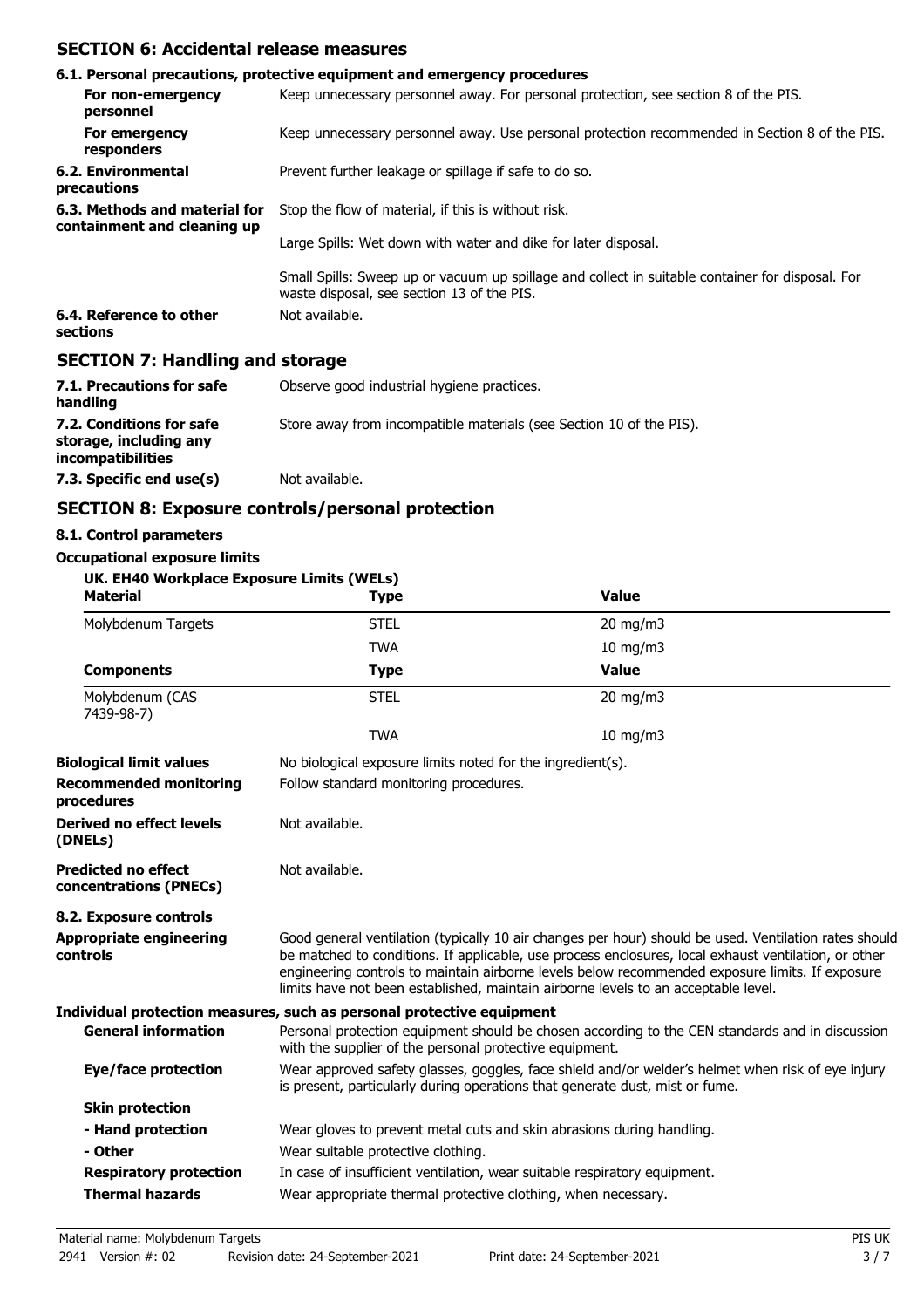| <b>Hygiene measures</b>                   | Always observe good personal hygiene measures, such as washing after handling the material and<br>before eating, drinking, and/or smoking. Routinely wash work clothing and protective equipment to<br>remove contaminants. |
|-------------------------------------------|-----------------------------------------------------------------------------------------------------------------------------------------------------------------------------------------------------------------------------|
| <b>Environmental exposure</b><br>controls | Environmental manager must be informed of all major releases.                                                                                                                                                               |

## **SECTION 9: Physical and chemical properties**

#### **9.1. Information on basic physical and chemical properties**

| <b>Appearance</b>                                    |                                       |
|------------------------------------------------------|---------------------------------------|
| <b>Physical state</b>                                | Solid.                                |
| <b>Form</b>                                          | Solid.                                |
| Colour                                               | Silver-white.                         |
| <b>Odour</b>                                         | None.                                 |
| <b>Odour threshold</b>                               | Not applicable.                       |
| рH                                                   | Not applicable.                       |
| <b>Melting point/freezing point</b>                  | 2622 °C (4751.6 °F) / Not applicable. |
| <b>Initial boiling point and</b><br>boiling range    | Not applicable.                       |
| <b>Flash point</b>                                   | Not applicable.                       |
| <b>Evaporation rate</b>                              | Not applicable.                       |
| <b>Flammability (solid, gas)</b>                     | None known.                           |
| <b>Upper/lower flammability or explosive limits</b>  |                                       |
| <b>Flammability limit - lower</b><br>(%)             | Not applicable.                       |
| <b>Flammability limit -</b><br>upper $(\% )$         | Not applicable.                       |
| <b>Flammability limit -</b><br>upper (%) temperature | Not applicable.                       |
| <b>Explosive limit - lower (</b><br>%)               | Not applicable.                       |
| <b>Explosive limit - lower (</b><br>%) temperature   | Not applicable.                       |
| <b>Explosive limit - upper</b><br>(%)                | Not applicable.                       |
| <b>Explosive limit - upper (</b><br>%) temperature   | Not applicable.                       |
| <b>Vapour pressure</b>                               | Not applicable.                       |
| Vapour pressure temp.                                | Not applicable.                       |
| <b>Vapour density</b>                                | Not applicable.                       |
| <b>Relative density</b>                              | Not applicable.                       |
| Solubility(ies)                                      |                                       |
| Solubility (water)                                   | Insoluble                             |
| <b>Partition coefficient</b><br>(n-octanol/water)    | Not applicable.                       |
| <b>Auto-ignition temperature</b>                     | Not applicable.                       |
| <b>Decomposition temperature</b>                     | Not applicable.                       |
| <b>Viscosity</b>                                     | Not applicable.                       |
| <b>Explosive properties</b>                          | Not explosive.                        |
| <b>Oxidising properties</b>                          | Not oxidising.                        |
| 9.2. Other information                               |                                       |
| <b>Density</b>                                       | 10.28 g/cm3 estimated                 |
| <b>Molecular formula</b>                             | Mo                                    |
| <b>Molecular weight</b>                              | 95.94 g/mol                           |

## **SECTION 10: Stability and reactivity**

10.1. Reactivity The product is stable and non-reactive under normal conditions of use, storage and transport. **10.2. Chemical stability** Material is stable under normal conditions.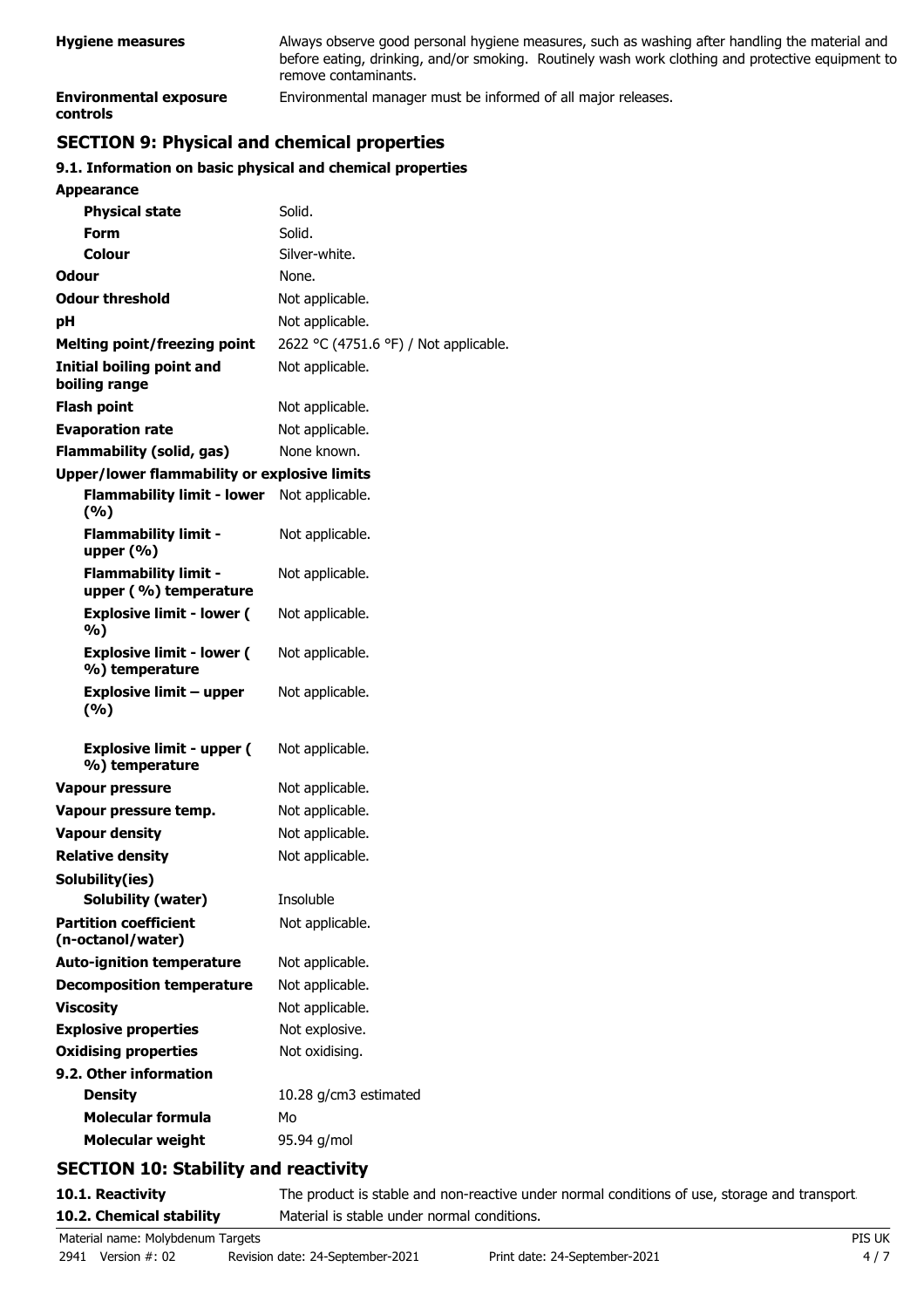| 10.3. Possibility of hazardous<br>reactions | No dangerous reaction known under conditions of normal use. |
|---------------------------------------------|-------------------------------------------------------------|
| 10.4. Conditions to avoid                   | Contact with incompatible materials.                        |
| 10.5. Incompatible materials                | Strong oxidising agents.                                    |
| 10.6. Hazardous<br>decomposition products   | No hazardous decomposition products are known.              |

## **SECTION 11: Toxicological information**

**General information C**CCUPATION OCCUPATION EXPOSURE to the substance or mixture may cause adverse effects. **Information on likely routes of exposure Inhalation** Not classified. **Skin contact** Not relevant, due to the form of the product. **Eye contact** Not likely, due to the form of the product. **Ingestion** Expected to be a low ingestion hazard. **Symptoms** None known. **11.1. Information on toxicological effects Acute toxicity** None known. **Skin corrosion/irritation** Not relevant, due to the form of the product. **Serious eye damage/eye** Not likely, due to the form of the product. **irritation Respiratory sensitisation** Not a respiratory sensitizer. **Skin sensitisation** Not a skin sensitiser. **Germ cell mutagenicity** Not classified. **Carcinogenicity** Not classifiable as to carcinogenicity to humans. **Reproductive toxicity** Not classified. **Specific target organ toxicity - single exposure** Not classified. **Specific target organ toxicity - repeated exposure** Not classified. **Aspiration hazard** Not an aspiration hazard. **Mixture versus substance** No information available. **information Other information** Not available.

## **SECTION 12: Ecological information**

| 12.1. Toxicity                                            | Due to partial or complete lack of data the classification for hazardous to the aquatic environment,<br>is not possible.                                                                   |
|-----------------------------------------------------------|--------------------------------------------------------------------------------------------------------------------------------------------------------------------------------------------|
| 12.2. Persistence and<br>degradability                    | No data is available on the degradability of this substance.                                                                                                                               |
| 12.3. Bioaccumulative<br>potential                        | No data available.                                                                                                                                                                         |
| <b>Partition coefficient</b><br>n-octanol/water (log Kow) | Not available.                                                                                                                                                                             |
| <b>Bioconcentration factor (BCF)</b>                      | Not available.                                                                                                                                                                             |
| 12.4. Mobility in soil                                    | No data available.                                                                                                                                                                         |
| 12.5. Results of PBT and<br><b>vPvB</b> assessment        | Not a PBT or vPvB substance or mixture.                                                                                                                                                    |
| 12.6. Other adverse effects                               | No other adverse environmental effects (e.g. ozone depletion, photochemical ozone creation<br>potential, endocrine disruption, global warming potential) are expected from this component. |

## **SECTION 13: Disposal considerations**

#### **13.1. Waste treatment methods**

**Residual waste**

Dispose of in accordance with local regulations. Empty containers or liners may retain some product residues. This material and its container must be disposed of in a safe manner (see: Disposal instructions).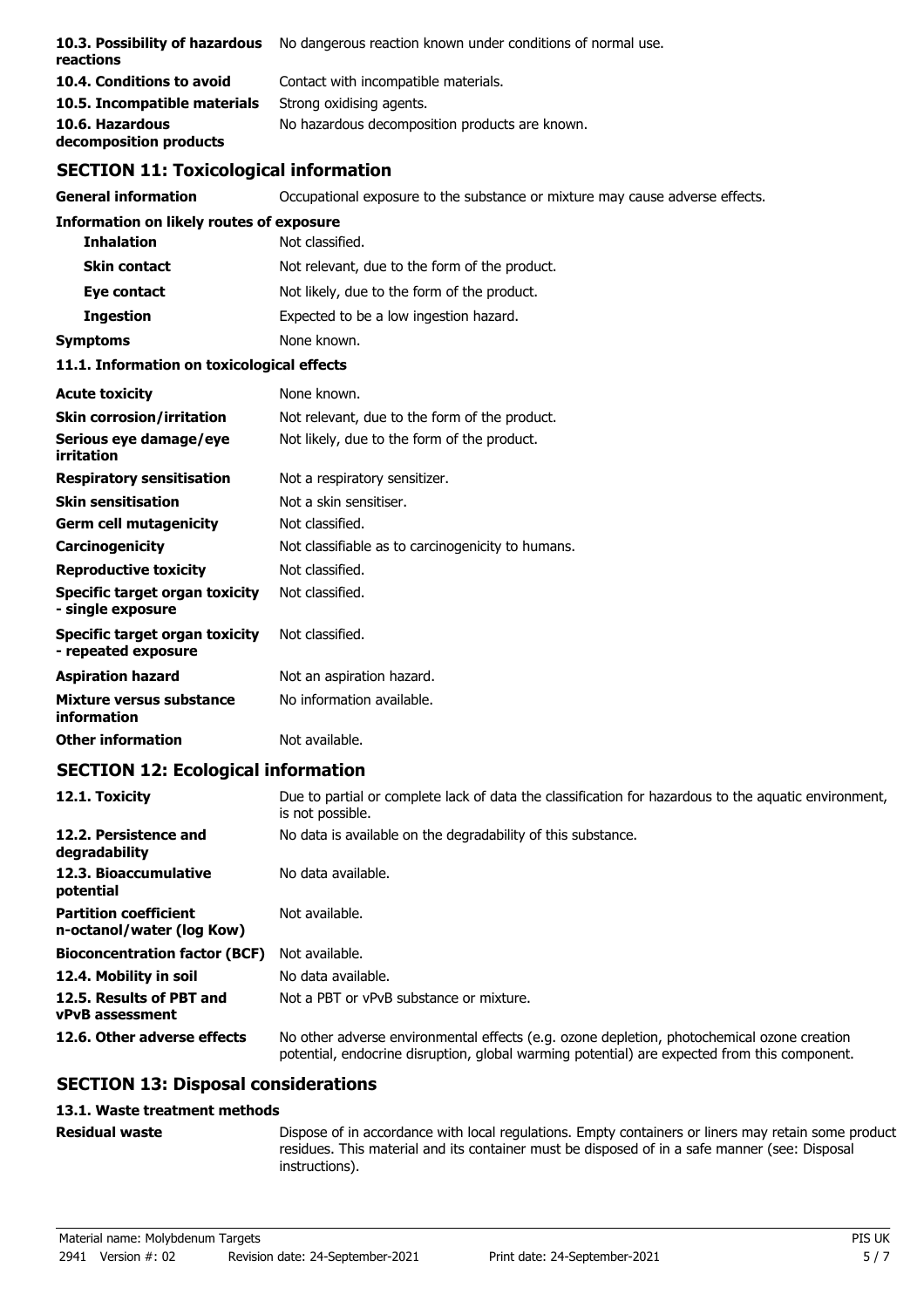| <b>Contaminated packaging</b>          | Since emptied containers may retain product residue, follow label warnings even after container is<br>emptied. Empty containers should be taken to an approved waste handling site for recycling or<br>disposal. |
|----------------------------------------|------------------------------------------------------------------------------------------------------------------------------------------------------------------------------------------------------------------|
| EU waste code                          | The Waste code should be assigned in discussion between the user, the producer and the waste<br>disposal company.                                                                                                |
| <b>Disposal</b><br>methods/information | Collect and reclaim or dispose in sealed containers at licensed waste disposal site.                                                                                                                             |
| <b>Special precautions</b>             | Dispose in accordance with all applicable regulations.                                                                                                                                                           |

**SECTION 14: Transport information**

**ADR**

14.1. - 14.6.: Not regulated as dangerous goods.

**RID**

14.1. - 14.6.: Not regulated as dangerous goods.

**ADN**

14.1. - 14.6.: Not regulated as dangerous goods.

#### **IATA**

14.1. - 14.6.: Not regulated as dangerous goods.

#### **IMDG**

14.1. - 14.6.: Not regulated as dangerous goods.

## **SECTION 15: Regulatory information**

#### **15.1. Safety, health and environmental regulations/legislation specific for the substance or mixture**

#### **EU regulations**

**Regulation (EC) No. 1005/2009 on substances that deplete the ozone layer, Annex I and II, as amended** Not listed.

**Regulation (EU) 2019/1021 On persistent organic pollutants (recast), as amended**

Not listed.

**Regulation (EU) No. 649/2012 concerning the export and import of dangerous chemicals, Annex I, Part 1 as amended**

Not listed.

**Regulation (EU) No. 649/2012 concerning the export and import of dangerous chemicals, Annex I, Part 2 as amended**

Not listed.

**Regulation (EU) No. 649/2012 concerning the export and import of dangerous chemicals, Annex I, Part 3 as amended**

Not listed.

**Regulation (EU) No. 649/2012 concerning the export and import of dangerous chemicals, Annex V as amended** Not listed.

**Regulation (EC) No. 166/2006 Annex II Pollutant Release and Transfer Registry, as amended** Not listed.

#### **Regulation (EC) No. 1907/2006, REACH Article 59(10) Candidate List as currently published by ECHA** Not listed.

#### **Authorisations**

**Regulation (EC) No. 1907/2006, REACH Annex XIV Substances subject to authorization, as amended** Not listed.

#### **Restrictions on use**

**Regulation (EC) No. 1907/2006, REACH Annex XVII Substances subject to restriction on marketing and use as amended**

Not listed.

**Directive 2004/37/EC: on the protection of workers from the risks related to exposure to carcinogens and mutagens at work, as amended.**

Not listed.

#### **Other EU regulations**

**Directive 2012/18/EU on major accident hazards involving dangerous substances, as amended** Not listed.

**Other regulations**

The product is classified and labelled in accordance with Regulation (EC) 1272/2008 (CLP Regulation) as amended. This Safety Data Sheet complies with the requirements of Regulation (EC) No 1907/2006, as amended.